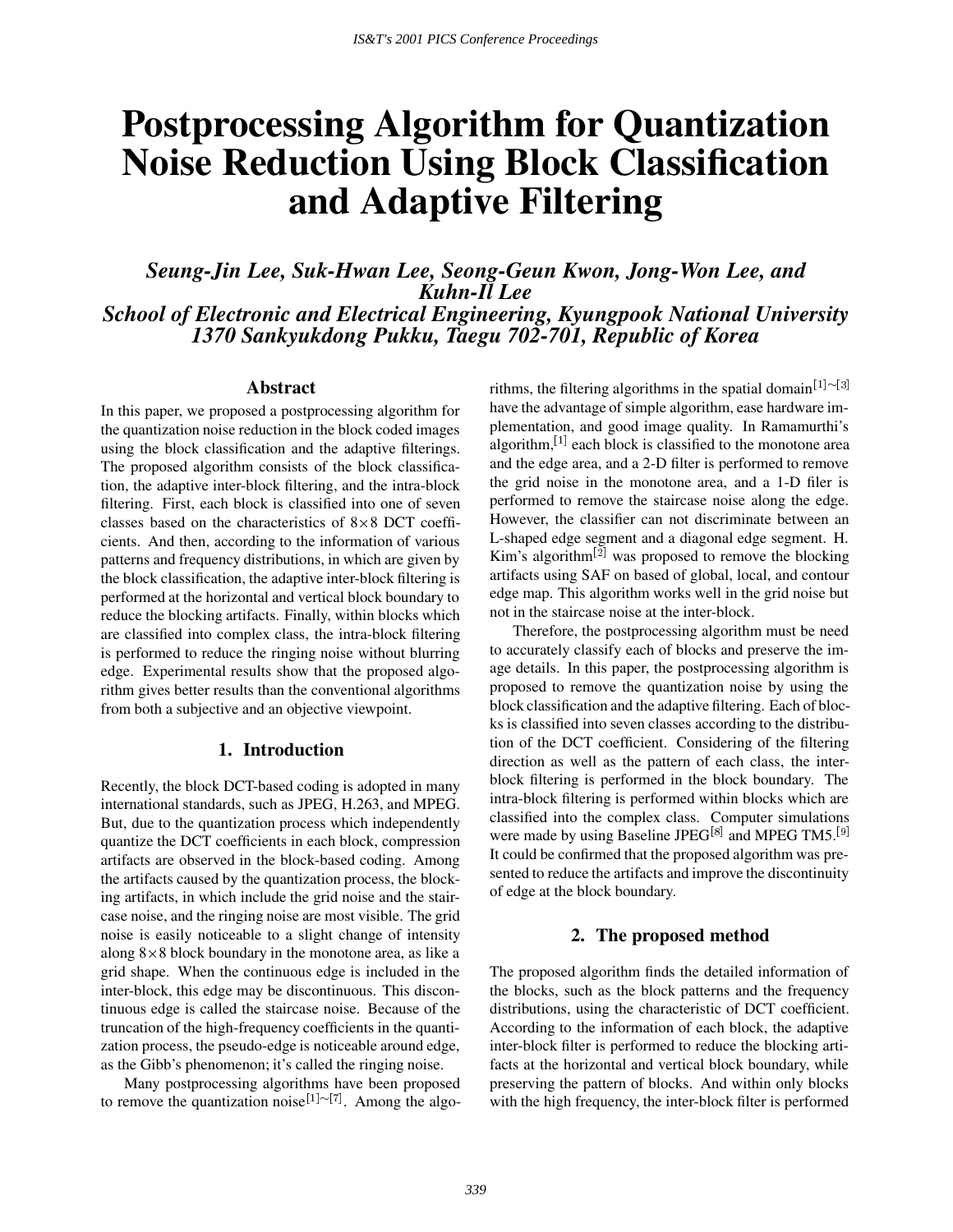

*Figure 1: Block classification using 8*×8 DCT coefficient,  $C_{uv}$ *distribution.*



*Figure 2*: *The block patterns of 7 classes in the spatial domain.*

to remove the ringing noise by using the edge detection and  $3\times 3$  SAF.  $[2]$ 

#### **2.1. The block classification**

To find the various patterns and the frequency distributions of block, each block is classified into one of seven classes according to the distribution of 8×8 DCT coefficient, $C_{uv}$ , in which  $u$  and  $v$  indicate respectively the horizontal and vertical frequency coordinate. The block classification process is as follows:

```
for(u=1; u < 8; u++)
 for(v=1; v < 8; v++)if(!(u==1&&v==1))if(C_{uv} >th2) block=CVH;
for(i=2; i < 8; i++) {
  if(C_{ui} >th2) v_{temp} +=1;
  if(C_{iv} >th2)h_{temp} += 1; }
if(v_{temp} > 0 && h_{temp} > 0)
   block = CVH;else if(v_{temp} > 0 && h_{temp} == 0)
    block = CV;else if(v_{temp} == 0 && h_{temp} > 0)
   block = CH;if( C_{01} <th1 && C_{10} <th1 && C_{11} <th1)
    block = LL;else if(C_{01} >th1 && C_{10} <th1 && C_{11} <th1)
    block =LV;
else if(C_{01} <th1 && C_{10} >th1 && C_{11} <th1)
   block =LH;
else block = LVH;
```

|  | Table I. Horizontal block filtering method. |  |  |  |
|--|---------------------------------------------|--|--|--|
|--|---------------------------------------------|--|--|--|

| Neighbooring<br>block<br>Current<br>block | LL<br>LH | LV<br>LVH | <b>CH</b> | <b>CV</b><br>$\overline{\text{C}VH}$ |
|-------------------------------------------|----------|-----------|-----------|--------------------------------------|
| LH<br>LL,                                 |          |           |           |                                      |
| LV.<br><b>LVH</b>                         |          |           |           |                                      |
| $\overline{\text{CH}}$                    |          |           |           |                                      |
| CVH                                       |          |           |           |                                      |

1: 1D 7-tab filtering, 2: 2D 3-tab filtering 3: 1D 3-tab filtering, 4: Pixel adjustment on the block boundary

*Table II. Vertical block filtering method.*

| Neighbooring<br>block<br>Current<br>block | LL<br>LV | LH<br><b>LVH</b> | CV | <b>CH</b><br><b>CVH</b> |
|-------------------------------------------|----------|------------------|----|-------------------------|
| LV<br>LL,                                 |          |                  |    |                         |
| <b>LVH</b><br>LH.                         |          |                  |    |                         |
| σ                                         |          |                  |    |                         |
| CVH                                       |          |                  |    |                         |

1: 1D 7-tab filtering, 2: 2D 3-tab filtering

3: 1D 3-tab filtering, 4: Pixel adjustment on the block boundary

As the inter-block filtering can be performed in the horizontal and vertical direction, blocks are classified into seven classes according to flat, complex, horizontal, and vertical pattern. Fig. 1 shows this classification process.

#### **2.2. Adaptive inter-block filter**

Considering both the frequency characteristic and the filtering direction, the adaptive inter-block filtering is performed at the horizontal and vertical inter-block boundary. In the horizontal filtering, if seven classes are reclassified in the similarity of the horizontal maximum bandwidth, they can be reclassified to four properties such as  ${LL, LH}, {LV,LVH}, {CH}, and {CV,CVH}.$  Likewise, in the vertical inter-block filtering, seven classes can be reclassified to four properties such as  ${LL, LV}$ ,  ${LH, LVH}$ ,  $\{CV\}$ , and  $\{CH, CVH\}$ .

#### *2.2.1. The coefficients of the adaptive filter*

The inter-block adaptive filter is designed by using the 1D spectrum of the reclassified classes in the horizontal interblock filtering. With  ${LL, LH}$ ,  ${LV, LVH}$ , and  ${CH}$ , in which have the finite horizontal maximum bandwidth, three adaptive filters are respectively designed into the spectrum of three cases. The filter tap number and the filtering region are determined in a viewpoint of the image quality and PSNR. Each of the 1D horizontal spectrum in three cases is given by

$$
H_{LL}(v), H_{LH}(v) = [h_{11} \ h_{12} \ h_{13} \ 0 \ 0 \ 0 \ 0 \ 0]
$$
  

$$
\hat{H}_{LV}(v), \hat{H}_{LVH}(v), \hat{H}_{CH}(v) =
$$
  

$$
[h_{21} \ h_{22} \ h_{23} \ h_{24} \ 0 \ 0 \ 0 \ 0]
$$
 (1)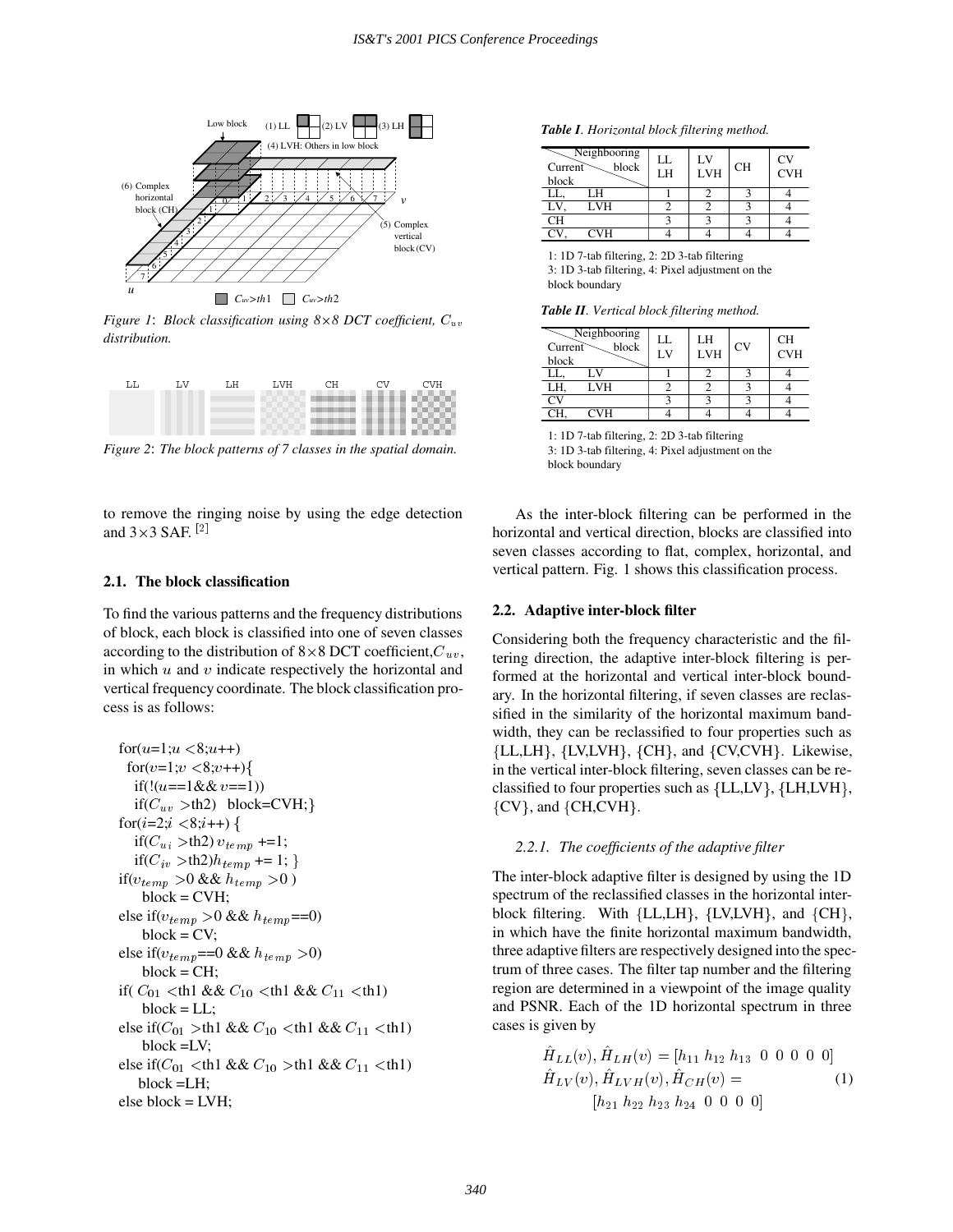The filter coefficients  $\hat{h}$  can be approximated by Moore-Penrose generalized inverse matrix [8] which defined as

$$
\hat{h} = (C^T C)^{-1} C^T H = C^T H \tag{2}
$$

where matrix  $C$  is given by

$$
C(u, x) = \alpha(u) \cos[(2x + 1)u\pi/2N]
$$
\n
$$
(3)
$$
\n
$$
where \ \alpha(u) = \begin{cases} \sqrt{1/N}, & u = 0\\ \sqrt{2/N}, & u \neq 0 \end{cases}
$$
\n
$$
0 \le u < N \quad 0 \le x < n
$$

 $C<sup>T</sup>$  is transpose matrix of C and H is the 1D horizontal spectrum in  $(1)$ . Based on the spectrum of  ${LL, LH},$ 1D 7-tap filter coefficient is calculated by using  $N=8$  and  $n=4$  in (3), in which H is  $H_{LL}(v)$ ,  $H_{LH}(v)$  in (1). As a similar manner, based on the spectrum of  ${CH}$ , 1D 3tap filter coefficient is calculated by using  $N=8$  and  $n=2$  in (3), in which **H** is  $H_{CH}(v)$  in (1). In case of having the different pattern as compared with the filtering direction, there is both the horizontal and vertical spectrum in two neighboring blocks or one block with these patterns. Therefore, based on the horizontal and vertical spectrum of {LV,LVH}, separable 2D 3tap filter is employed with identical spectrum in the horizontal and vertical directions, which it is calculated by extending 1D 3tap filter to 2D.



*Figure 3*: *Four block filtering method and the simple discrimination of blocking artifacts (a) 1D 7tab filtering, (b) 2D 3tab filtering, (c) 1D 3tab filtering, and (d) pixel adjustment on the block boundary.*



*Figure 4*: *The intra-block filtering method using SAF.*

#### *2.2.2. The horizontal and vertical inter-block filtering*

On the basis of the class with high spectrum in two neighboring classes, the blocking artifacts are removed by filter which is designed by it's spectrum, as shown in table I, table II, and fig. 3. To begin with, the inter-block filtering is performed only if two mean values of the pixel intensity within the inter-block's filtering region have the difference over 2, as shown in fig. 3. As shown in table I-(4), to remove the staircase noise in the inter-block, the intensities of two pixels is adjusted as follows;

$$
m = |p_7 - p_8| / 4
$$
\n
$$
\begin{cases}\n p_7 = p_7 - m, & p_8 = p_8 + m, & if \quad p_7 > p_8 \\
 p_7 = p_7 + m, & p_8 = p_8 - m, & if \quad p_7 < p_8\n\end{cases}
$$
\n(4)

where  $p_7$  and  $p_8$  is respectively the pixel intensity of 7th and 8th location at the inter-block boundary.

#### *2.2.3. The intra-blcok filtering*

The high spectrum means that the block includes the edge of an image. In the proposed algorithm, the intra-block filtering is a convolution operation in which the weighting factors for the convolution are varied according to the edge map. Each pixel gradient is found by applying the sobel operator to blocks classified by  ${CH, CV, CVH}$ . The edge map is found as follows;

# $IF(Gradient[i][j] > th)$   $Edgemap[i][j] = 1$ ELSE Edgemap[i][j]=0

where th is experimentally determined to 8×qf and i, j is the location of the pixel in  ${CH, CV, CVH}$  classes.  $3 \times 3$ SAF on the basis of the edge map is shown in fig. 4. SAF is performed only if the edge map in current pixel, in which is located on the center point of SAF mask, is 0. In that case, if the edge map in neighboring eight point of SAF mask is 1, a weighting factor at this point is assigned to 0.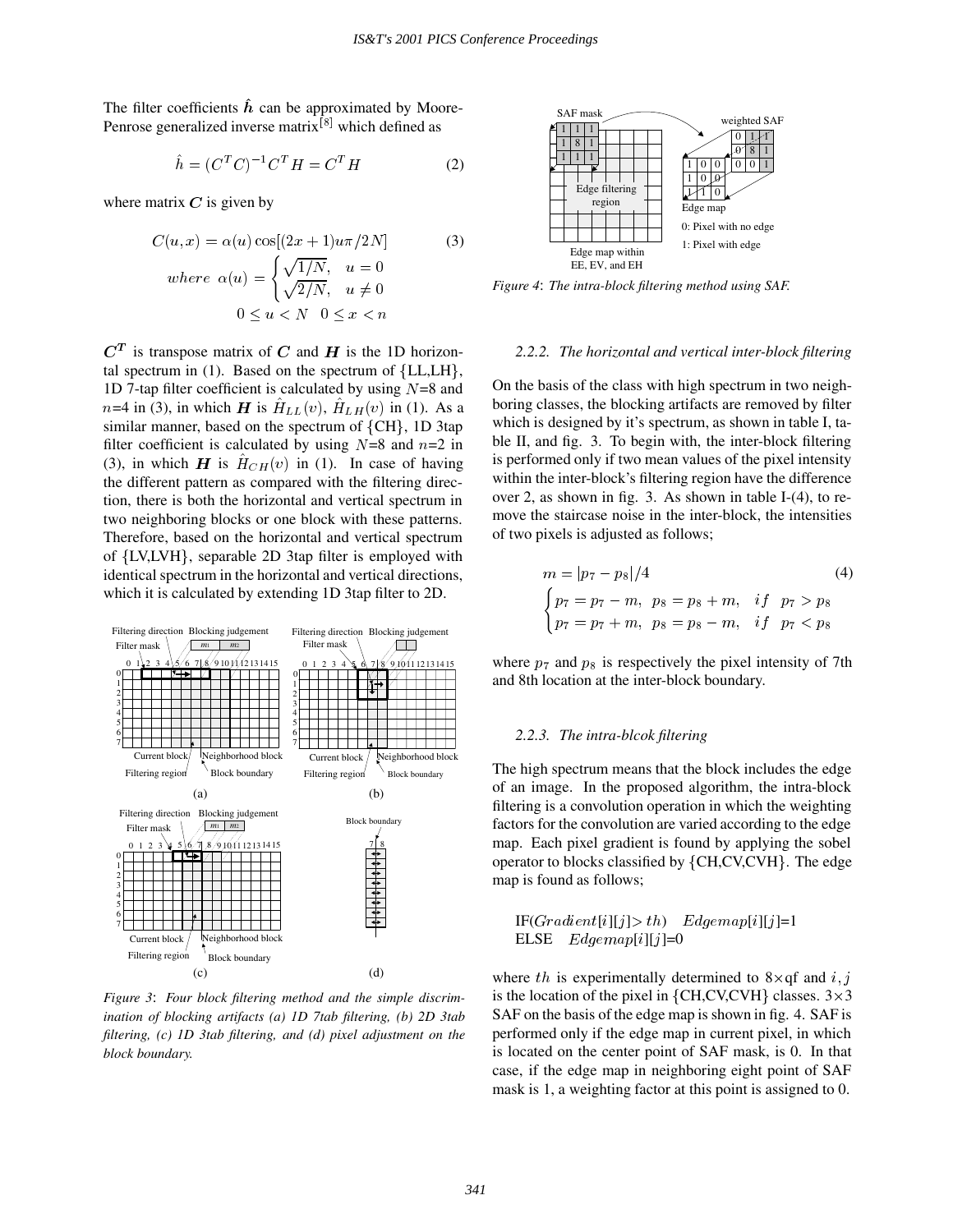

 $(a)$  (b) *Figure 5*: *(a) JPEG decoded image (0.45 bit/pixel) and (b) postprocessed images by the proposed algorithm.*

**Table III**. PSNR of postprocessing on JPEG decoded images.

|             |    | Compre | PSNR [dB] |        |       |          |
|-------------|----|--------|-----------|--------|-------|----------|
| Test        | qf | -ssion | Decode    | Ramam- | Kim   | Proposed |
| image       |    | ratio  | image     | murthi |       | method   |
| <b>LENA</b> | 32 | 15:1   | 32.52     | 32.58  | 32.70 | 32.76    |
|             | 48 | 18:1   | 31.31     | 31.50  | 31.68 | 31.77    |
|             | 62 | 20:1   | 30.74     | 31.00  | 31.18 | 31.24    |
| <b>BOAT</b> | 32 | 15:1   | 33.26     | 33.22  | 33.39 | 33.57    |
|             | 48 | 18:1   | 31.86     | 32.01  | 32.19 | 32.29    |
|             | 62 | 21:1   | 30.88     | 31.13  | 31.29 | 31.37    |

**Table IV**. Average PSNR of postprocessing on MPEG decoded images.

|                  | PSNR [dB] |       |          |  |  |
|------------------|-----------|-------|----------|--|--|
| Test sequences   | Decode    | Kim   | Proposed |  |  |
|                  | sequences |       | method   |  |  |
| FOOTBALL 1Mbps   | 32.58     | 32.70 | 32.76    |  |  |
| FOOTBALL 1.5Mbps | 31.50     | 31.68 | 31 77    |  |  |

# **3. Experimental results**

To demonstrate the performance of the proposed algorithm, computer simulations were performed in the baseline-JPEG and MPEG TM5. In the proposed algorithm, threshold value,  $th1$  and  $th2$ , in the block classification were respectively  $0.25 \times qf$  and  $0.5 \times qf$  using the quantization scale factor, qf. And  $h_{11}$ ,  $h_{12}$ ,  $h_{13}$ ,  $h_{21}$ ,  $h_{22}$ ,  $h_{23}$ ,  $h_{24}$  in (4) were respectively 1, 0.5, 0.2, 1, 1, 0.5, and 0.2 on the basis of  $C_{uv}$  distribution in fig. 1.

In the experiment of still image, LENA and BOAT of  $512\times512$  size in the Baseline JPEG coded at the various bit rate were used. Table III of the experimental results in JPEG shows that PSNR of the proposed algorithm is  $0.05 \sim 0.3$  dB higher than that of the conventional algorithm. LENA coded JPEG in 0.45 bit/pixel is shown in fig. 5(a), in which is a magnified portion of the image to demonstrate clearly the grid noise in the monotone area, the staircase noise around edge, and the ringing noise around eye. The postprocessed image by the proposed algorithm is shown in fig. 5(b). Subjectively, It can be seem that most of the grid noise and the staircase noise has been removed by the inter-block filtering and the ringing noise has been removed by the inter-block filtering without blur-



*Figure 6*: *(a) MPEG decoded 17th. frame (B picture) in 1.5 Mbps and (b) postprocessed frame by the proposed algorithm.*

ring image details. In the experiment for the moving picture, FOOTBALL 30 frames coded on the base of MPEG TM5 were used. Its sequence was compressed at the condition that GOP is 12, I/P frame distance is 3, 25 frame/sec, and the progressive scan method at 1 Mbps and 1.5 Mbps. In this experiment, threshold values in the block classification were determined by using the quantization parameter per macro block. Table IV is shown that the average PSNR of the proposed algorithm is 0.05 dB higher than that of the conventional algorithm. Fig. 6 (a) and (b) shows respectively the 17th frame coded MPEG in 1.5 Mbps and the postprocessed frame by the proposed algorithm. As shown in fig. 6 (a), it can be seem that the blocking artifacts are not shown in the complex background because of the masking effect, but easily shown in the monotone region and fast motion region and the ringing noise are easily shown in the edge region. The postprocessed frame can be seem to remove the blocking artifacts and the ringing noise without blurring image details as well as improve the discontinuity of edge in the inter-block. Also, in the experiment of the different image, we could confirmed that the performance of the proposed algorithm was better than that of the conventional algorithm in a viewpoint of PSNR as well as a subjective image quality.

# **4. Conclusions**

In this paper, a new postprocessing algorithm was proposed to reduce the blocking artifact and the ringing noise using the block classification and the adaptive filtering. Each of blocks is classified to 7 classes according to the distribution of  $8\times 8$  DCT coefficient. After the comparision of the neighboring two classes, the inter-block filtering was performed to remove the blocking artifacts at the horizontal and vertical block boundary by using three adaptive filters, in which was approximated to the finite horizontal spectrum of the reclassified classes. The interblock filtering was performed to remove the ringing noise by using the edge detection and SAF within blocks classfied to the complex class. In the experiments of JPEG and MPEG at various images, the performance of the proposed